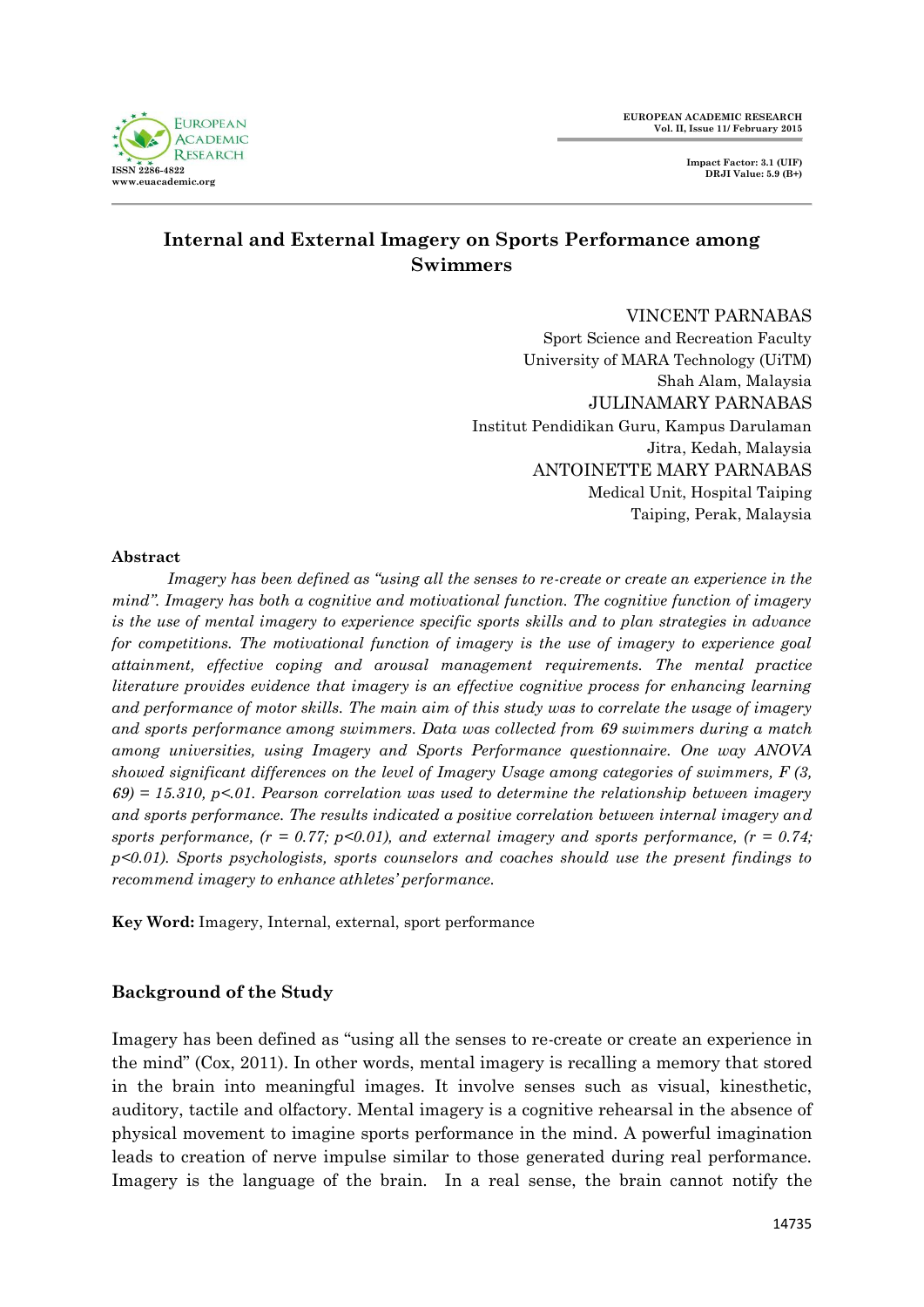difference between an actual physical event and the vivid imagery of the same event. Therefore, imagery can be used by the brain to provide powerful repetition, elaboration, intensification and preservation of important athletic sequences and skills (Cox, 2011; Ampofo-Boateng, 2009).

The application of mental practice was used for long time and the effectiveness of this technique was proven to enhance athletes' performance besides reducing their anxiety (Mousavi & Meshkini, 2011). Many researches had proved that imagery has a great tendency to improve performance, reduce anxiety, enhance concentration and selfconfidence (Cox, 2011; Doussoulin & Rehbein, 2011; Mousavi & Meshkini, 2011; Ampofo-Boateng, 2009). Imagery is the most common technique used in improving the performance of athletes in competitive situations.

Mental Imagery can be divided into two types namely, internal imagery and external imagery (Ampofo-Boateng, 2009). Internal imagery means the athletes visualize themselves as doing the task while, external imagery means the athletes visualize themselves from a third-person's perspectives. In other words, the situation of visualizing the tournaments in your mind, can be called as internal imagery. While external imagery is when the athletes watch the other opponent in the match or they use video clips to see the tournaments. According to Ranganathan, Siemionow, Liu, Sahgal and Yue (2004), external imagery produces little physiological responses as internal imagery does and, thus, it is not effective in enhancing muscle forces. Therefore, it is important to conduct a research to determine the effect of internal and external imagery on sports performance.

An important finding associated with mental practice is that advanced performers benefit from mental practice to a much greater extent than beginners (Cox, 2011). High skilled athletes use imagery techniques more frequently than low skilled athletes. Therefore, high skilled athletes perform better in sports than low skilled athletes. However, not much research had done to prove it. Among novice athletes, they rarely used mental imagery techniques and it is more affected in professional player's performances.

Psycho neuromuscular theory posits that imagery results in subliminal neuromuscular patterns are identical to the patterns used during the actual movement. Even though the imagined event does not result in an overt movement of the musculature, but the subliminal efferent commands are sent from the brain to the muscles. Hence, the neuromuscular system is given the opportunity to "practice" a movement pattern without really moving the muscles.

# **Objective**

The aim of this research is to identify the usage of imagery among swimmers. In other words, the rationale for this study is designed to determine the usage of imagery among swimmers from different ranking namely national, state, district and university in their sports performance. In addition, this research also aims to identify the effects of different types of mental imageries such as the internal imageries and external imageries on swimmers performance. This would lead in identifying the best types of mental practices that is very effective in improving the athletes' performances.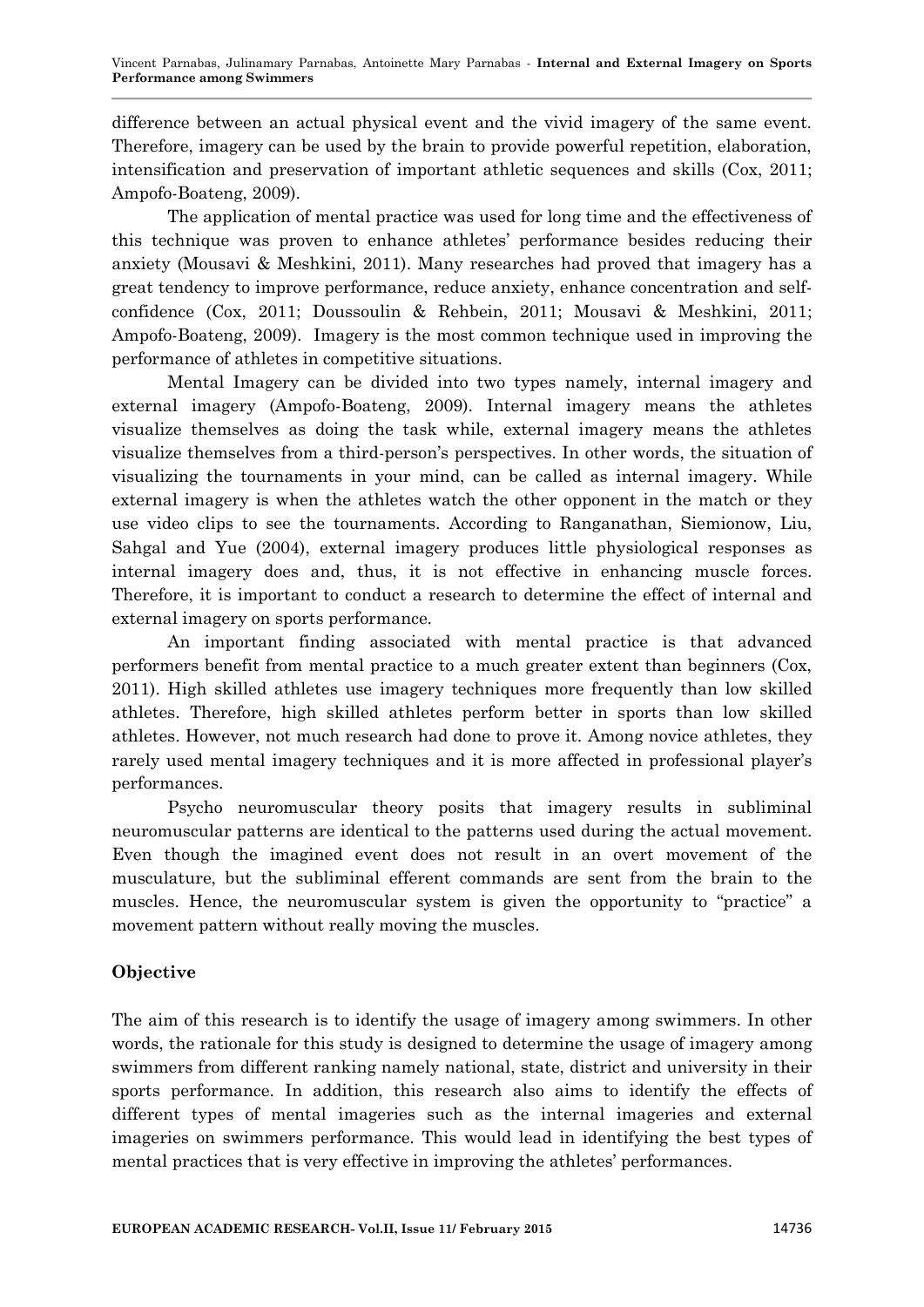# **Methods**

The players in this study were trained to play for inter-varsity swimming matches. The instrument used for this study comprised of a 25-item Imagery Questionnaire and Sport Performance Scale (SPS). The sample consisted of 69 swimmers, including the national athletes ( $N=17$ ), state athletes ( $N=20$ ), district athletes ( $N=15$ ) and university athletes  $(N= 17)$ .

# **Result and Discussion**

# **Respondents' Profile**

The respondents' profile described their ranking, ethnic and age. Table 1 shows the overall results of the respondents' profile for 69 swimmers. The overall mean age for these respondents was 21.81 years old. The age of male respondents varied from 18 to 26 years, where the mean age was 22.95 years old. The age of female players ranged from the minimum of 18 to the maximum of 25 years old. The mean age for female respondents was 21.19 years old.

The variable "rank which is gathered through this study is categorized into four levels namely, national, state, district and university. The result showed that 17 respondents had participated at national, whilst 20 respondents participate at state, 15 had participated at district and 17 respondents participated at the university level. Majority of the respondents, were undergraduates for Degree (n=54) and Diploma (n=15) programmes.

| <b>Variables</b>           | Frequency | Percentage | Mean  | <b>SD</b> |
|----------------------------|-----------|------------|-------|-----------|
|                            |           |            |       |           |
| Athletes according to rank |           |            |       |           |
| National                   | 17        | 24.64      |       |           |
| State                      | 20        | 28.98      |       |           |
| District                   | 15        | 21.74      |       |           |
| University                 | 17        | 24.64      |       |           |
|                            |           |            |       |           |
| Programme                  |           |            |       |           |
| Diploma                    | 15        | 21.74      |       |           |
| Degree                     | 54        | 78.26      |       |           |
|                            |           |            |       |           |
| Age                        |           |            |       |           |
| Male                       |           |            | 22.95 | 1.79      |
| Female                     |           |            | 21.19 | 1.98      |
| Overall                    |           |            | 21.81 | 1.49      |

# **Table 1: Respondents' Profile (n=69)**

# **Cronbach Reliability Coefficients**

In this study, Cronbach alpha coefficients were found relatively high, ranging from .83 to .86 (Table 2).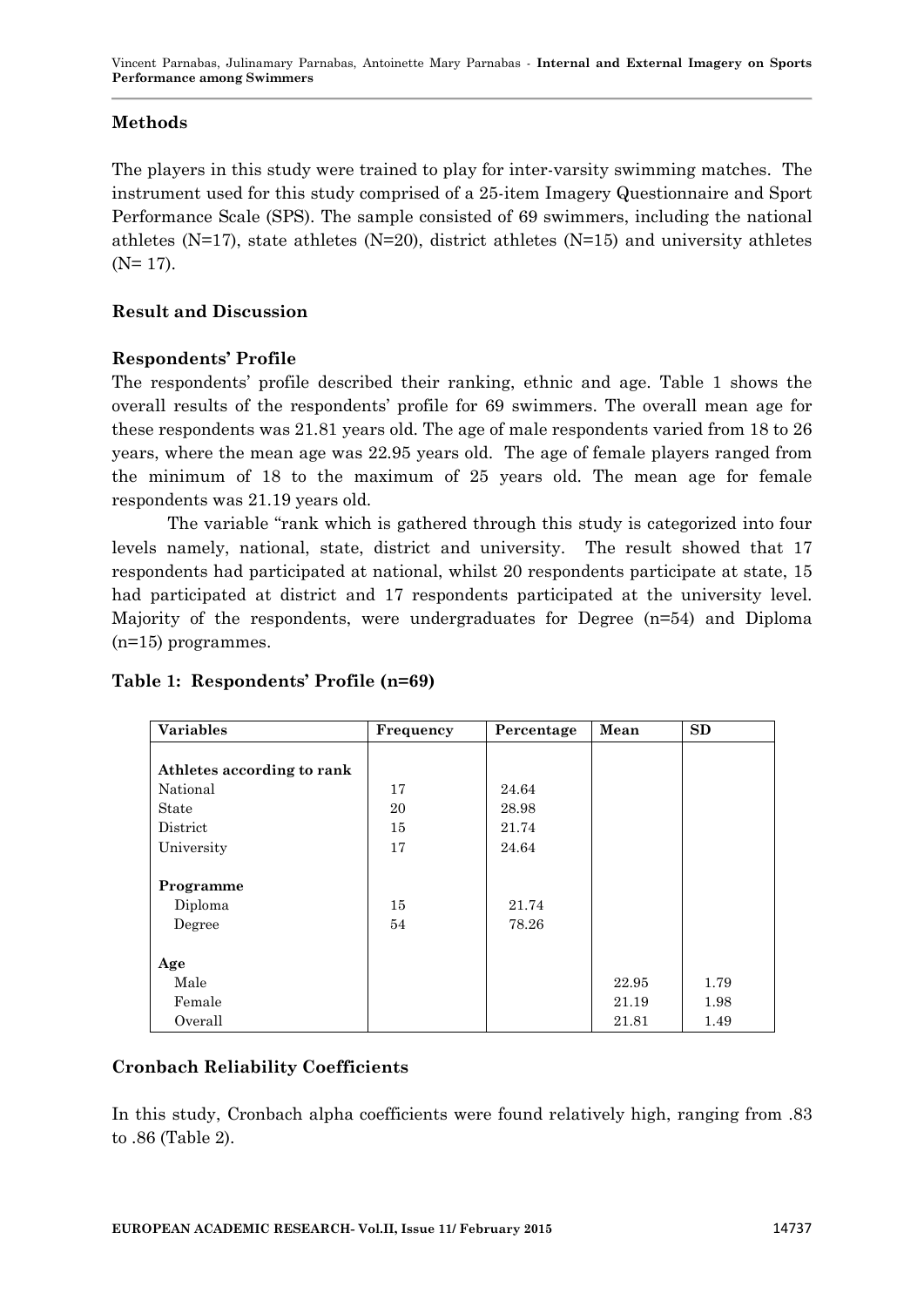#### **Table 2: Cronbach Reliability Coefficients**

| Questionnaire                     | Cronbach's Alpha (n=69) |
|-----------------------------------|-------------------------|
| Imageries (Internal and External) | .8317                   |
| Sports Performance                | .8622                   |

#### **Imagery Items**

Imagery item were evaluated. Internal Imagery has the highest mean  $(\bar{x} = 24.4512)$ compared to External Imagery ( $\bar{x}$  = 20.3021).

#### **Table 3: Imagery Items among Swimmers**

| <b>Imagery Items</b>    | Mean    |
|-------------------------|---------|
| Internal Imagery        | 24.4512 |
| <b>External Imagery</b> | 20.3021 |

### **4.4 Level of Imagery Usage among Swimmers from different rank**

One way ANOVA showed significant differences on the level of Imagery Usage among swimmers,  $F(3, 69) = 18.442$ , p<.01. (Table 4).

**Tabel 4 : Level of Imagery Usage among Swimmers from different rank** 

| Atheletes         | <b>Imagery Usage</b> |           |
|-------------------|----------------------|-----------|
| According         | Mean                 | Value-F   |
| to Rank           |                      |           |
| National          | 27.3144              |           |
| State             | 24.4107              | $18.442*$ |
| District          | 21.7121              |           |
| University        | 17.4255              |           |
| $\star$<br>< 0.01 |                      |           |

**Table 5: Pos Hoc Tukey: Level of Imagery Usage among Swimmers from different rank**

| Atheletes  | <b>National</b> | <b>State</b> | <b>District</b> | University  | N  |
|------------|-----------------|--------------|-----------------|-------------|----|
| According  |                 |              |                 |             |    |
| to Rank    |                 |              |                 |             |    |
| National   |                 | $*(1.1142)$  | $*(1.6347)$     | $*(2.0012)$ | 17 |
| State      |                 |              | $*(1.3142)$     | $*(1.7782)$ | 20 |
| District   |                 |              |                 | $*(1.3109)$ | 15 |
| University |                 |              |                 |             | 17 |

 $*_{p<0.05}$ 

The result showed that swimmers represented university exhibited lower level of imagery usage than athletes from district, whereas national and state athletes showed the highest levels of imagery usage.

So far, no research done in Malaysia, involving swimmers from these four rank. Therefore, this research fails to compare with previous researches completed. However, there are a few research showed that elite athletes uses more imagery techniques.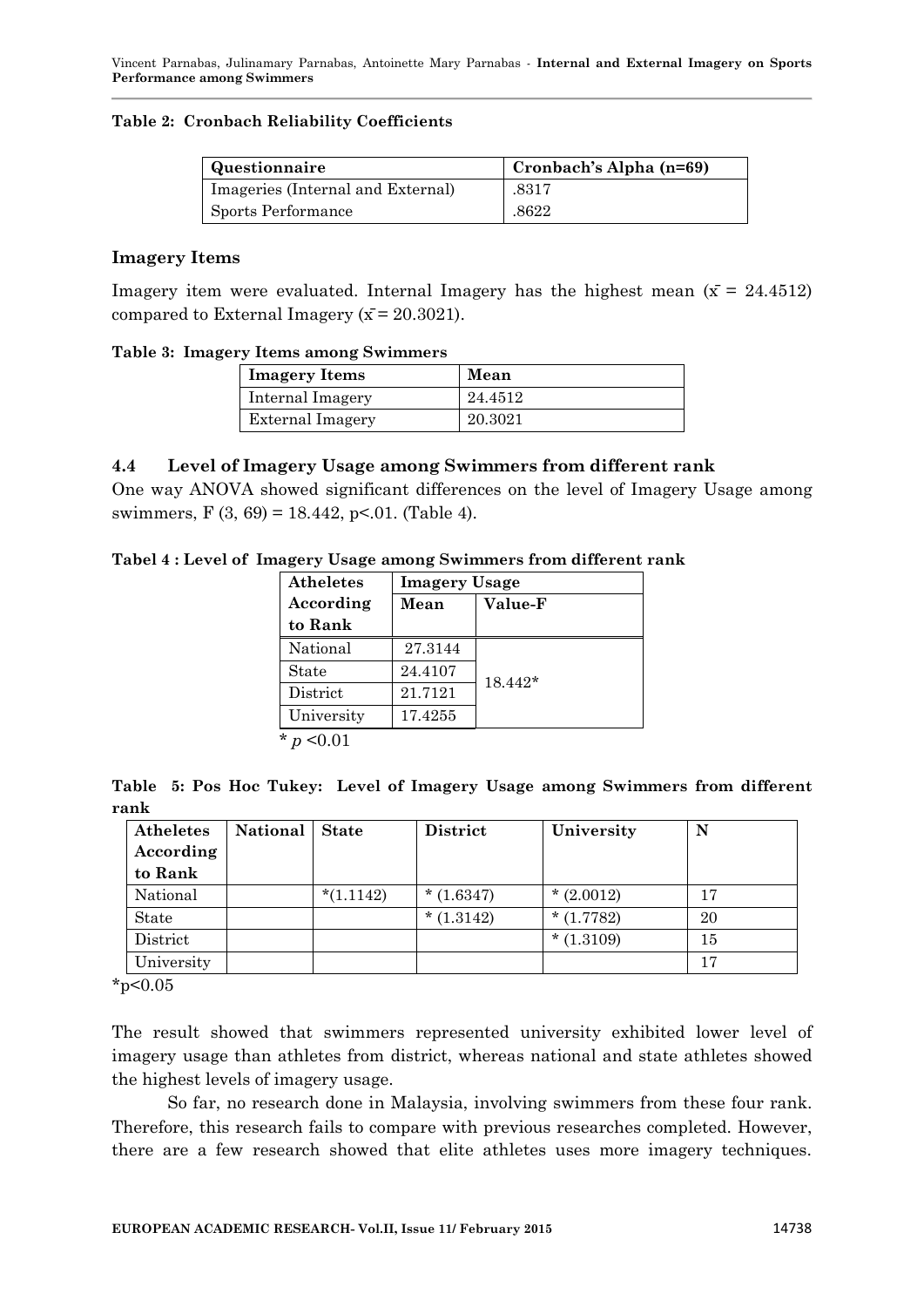Research of Orlick and Partington (1988) indicated that 99% elite athletes of Canada Olympics used imagery techniques.

### **Sports Performance of Swimmers from 4 different ranking**

One way ANOVA showed significant differences on the rank of sports performance among swimmers, F  $(3, 69) = 13.224$ , p<.01. (Table 6).

**Tabel 6 : Level of Sport Performance among Swimmers from different rank**

| <b>Atheletes</b> | <b>Sport Performance</b> |                |  |
|------------------|--------------------------|----------------|--|
| According        | Mean                     | <b>Value-F</b> |  |
| to Rank          |                          |                |  |
| National         | 19.4677                  |                |  |
| State            | 16.0041                  | $13.224*$      |  |
| District         | 12.1256                  |                |  |
| University       | 10.1040                  |                |  |
| *                |                          |                |  |

**Table 7: Pos Hoc Tukey: Level of Self Performance among different ranking of Swimmers**

| Atheletes<br>According<br>The<br>to<br>Rank | <b>National</b> | <b>State</b> | <b>District</b> | University  | N  |
|---------------------------------------------|-----------------|--------------|-----------------|-------------|----|
| National                                    |                 | $*(1.3329)$  | $*(1.5781)$     | $*(1.3245)$ | 17 |
| State                                       |                 |              | $*(1.5617)$     | $*(1.8901)$ | 20 |
| District                                    |                 |              |                 | $*(1.2013)$ | 15 |
| University                                  |                 |              |                 |             | 17 |

 $*_{p<0.05}$ 

The result showed that swimmers from the district rank exhibited lower level of sport performance compared to athletes from the state and university rank, whereas national athletes showed the highest levels of sport performance.

Athletes ranking is one of the most important variables that either facilitate or dampen the performance of the athletes. National and state swimmers exhibited higher level of performance with a lot of experience and success in sport, and high level of imagery usage, therefore it is not amazing that they scored the highest for their sport performance.

# **The types of Imagery and Sport Performance**

The correlation coefficient of 0.77 was noted between the usage of Internal Imagery and sport performance in the evaluation of 69 swimmers, which is significant  $(P < .01)$ . Besides that, positive coefficient of 0.74 was also noted between the usage of External Imagery and sport performance

In other words, the positive relationship existing between these variables is statistically significant (Table 5). Positive correlation indicates that both variables increase or decrease together.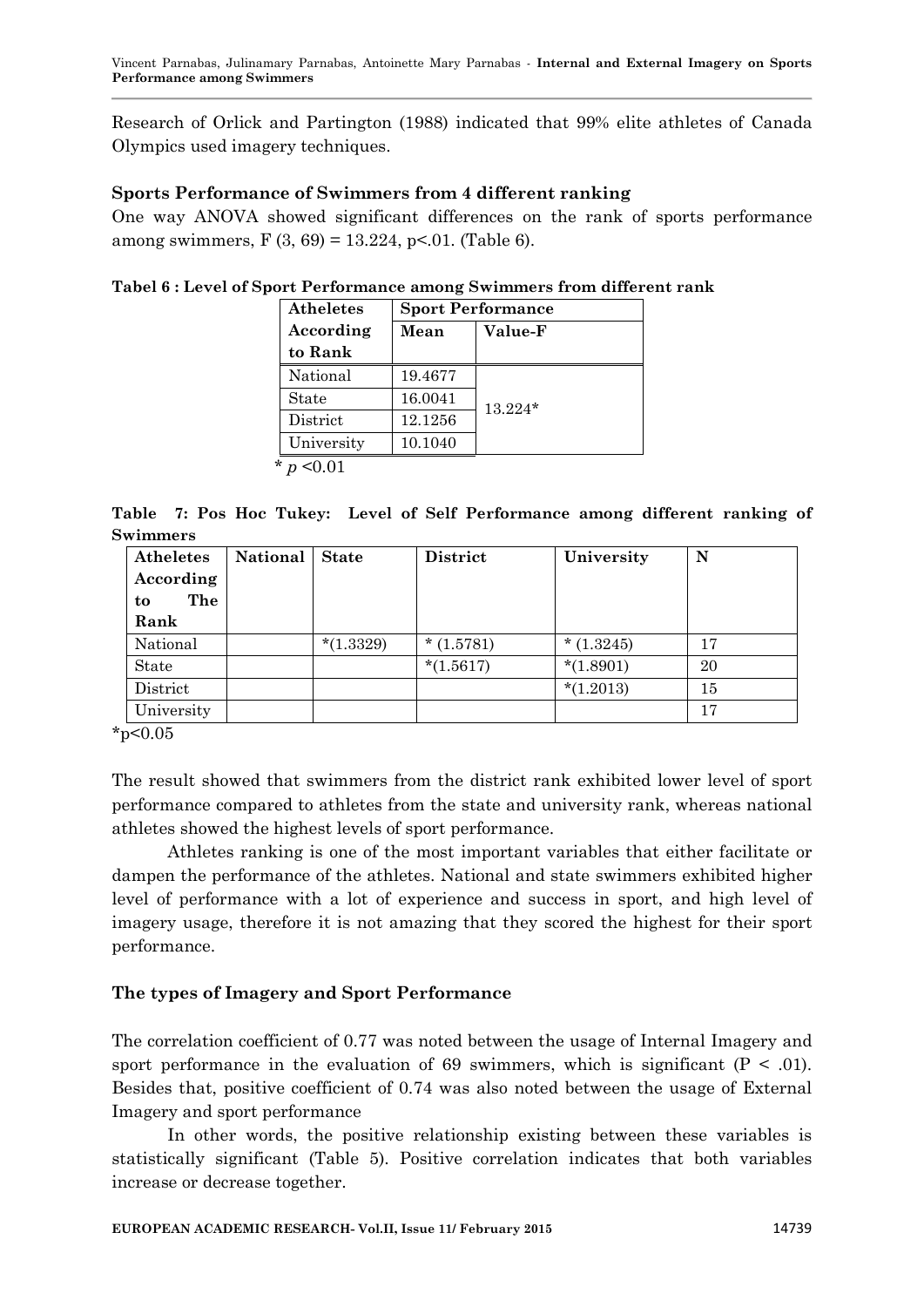| Types of Imageries      | <b>Sports Performance</b> |
|-------------------------|---------------------------|
| Internal Imagery        | $0.77**$                  |
|                         | (0.000)                   |
|                         | $0.74**$                  |
| <b>External Imagery</b> | (0.000)                   |
| * * $p<01$              |                           |

**Table 8: The Relationship between Types of Imagery and Sport Performance among swimmers**

The result showed that Internal and External Imagery improves sport performance. The research finding completed by Driskell, Carloyn and Moran (1994) supports the use of mental imagery to enhance the sport performance. The result showed that there were significant effects of the mental imagery on sport's performance. Research of Suedfeld and Bruno (1990) and, Lohr and Scogin (1998) showed that the imagery techniques tend to reduce the level of anxiety and this helps to enhance their performances.

### **Conclusion**

The result of this research showed that there is a positive correlation between internal and external imagery with sports performance among swimmers. The usage of all the sensory experiences like visual, kinesthetic, auditory and olfactory using both internal (first person) and external (third person) imagery perspectives to view the images that enhanced sports performance. Many sports such as swimmers, not only require physical skills, but also a strong mental game as well.

This study had given a better understanding to the coaches and athletes that mental imagery enhances sport performance of swimmers. Sport psychologists, sport counselors and coaches should use the present findings to recommend imagery strategies to universities and district ranking athletes to increase their level of performance.

### **REFERENCES**

- Ampofo-Boateng, K. 2009. *Understanding Sport Psychology*. Selangor, Malaysia: UPENA.
- Cox, R. H. 2011. *Sport Psychology: Concept and Applications*. New York: McGraw-Hill.
- Doussoulin, A., & Rehbein, L. 2011. Motor imagery as a tool for skill training in children, *Motricidade,* 7, 37-43.
- Driskell, J. E., Carloyn, & Moran, A. 1994. Does Mental Practice Enhance Performance? *Applied Psychology*, 79(4), 481-492.
- Lohr, B. A. & Scogin, F. 1998. Effects of self-administered visuo-motor behavioral rehearsal on sport performance of collegiate athletes. *Journal of Sport Behavior* 21, 206-218.
- Mousavi, S.H., & Meshkini, A. 2011. The effect of mental imagery upon the reduction of athletes anxiety during sport performance*. International Journal of Academic Research in Business and Social Sciences*, 1(1), 342-346.